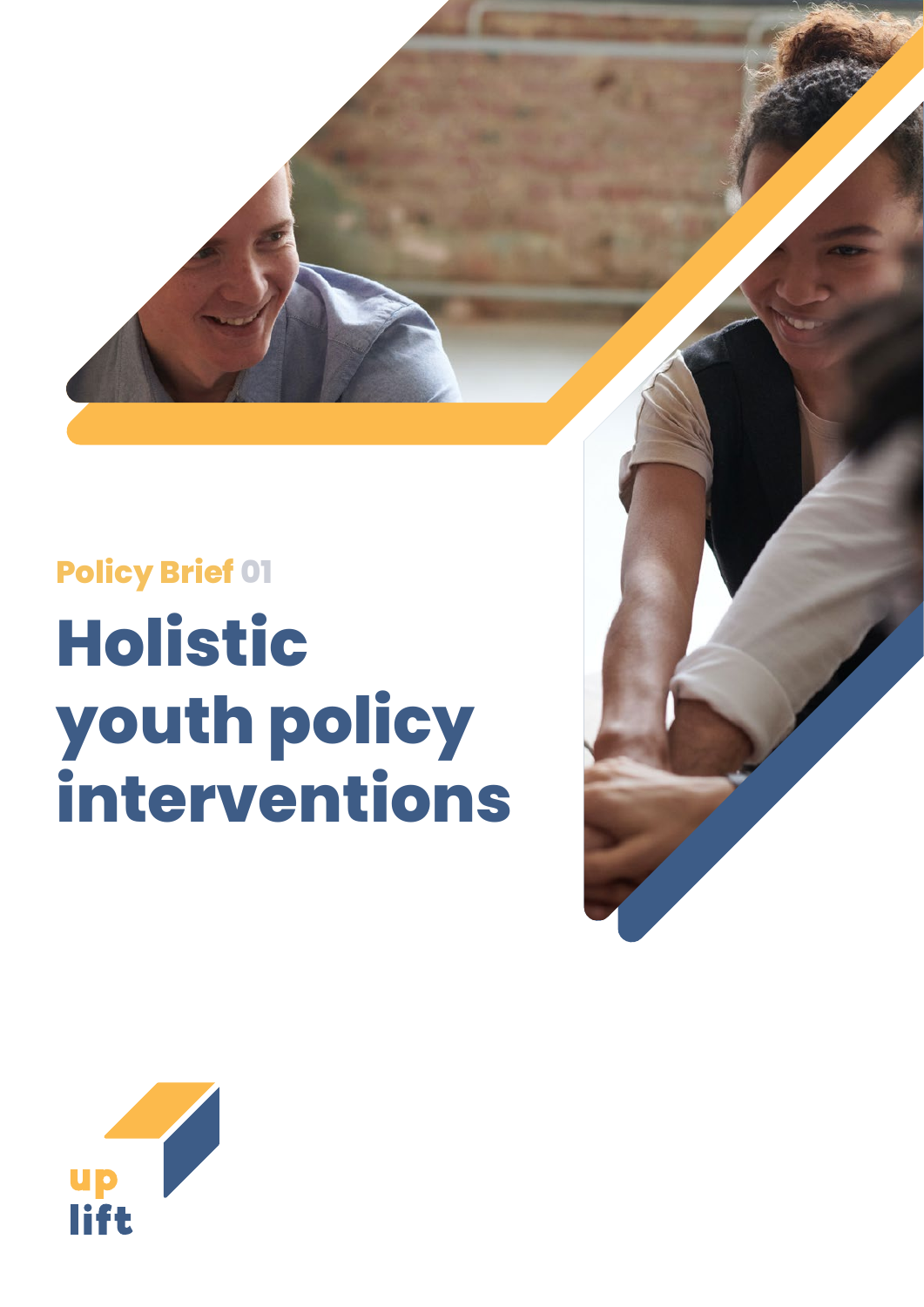## **Introduction**

In the last couple of decades simultaneous changes in the structure of labour and housing markets as well as the demographic makeup of societies have created new patterns of inequality. A key dimension of this new constellation is age. Inequalities in educational attainment, labour market precarity and affordability issues on the housing market imply new social vulnerabilities for young people, with which traditional welfare services often struggle to cope.

A promising response have been the development of new types of integrated services which aim to tackle complex social problems in holistic, process-oriented and personalized ways and which put the aspirations and agency of young people at the centre. Based on the findings of the UPLIFT project, this policy brief aims to provide policy makers with inspiring examples of holistic youth policy interventions and articulate key takeaways.

#### **The UPLIFT project**

The UPLIFT project aims to understand the patterns and trends of inequality across Europe, focusing on young people (aged 15-29) in urban areas. Through a range of methods, the project seeks to understand how individuals experience and adapt to inequality, and  $-$  together with communities in four locations – aims to co-design a policy tool to involve young people in the creation, implementation and monitoring of policies seeking to reduce inequalities. The UPLIFT team is made up of 15 international partners including academic partners, independent research organisations, social workers, local municipalities and others.

The project uses existing data sets to understand the different factors contributing to socioeconomic inequality particularly in the domains of housing, education and employment in 16 different urban areas across Europe. These have been selected as research sites for their range in economic potential and redistributive environments. At eight of these sites the partners conduct further research, investigating individual experiences of inequality thorough interviews and workshops with both young people and adults. In a final four cities, Amsterdam, Barakaldo, Tallinn and Sfântu Gheorghe, the project explores policy co-creation. Together with the UPLIFT researchers, young people in each of these four areas design potential policy solutions to address their experiences of inequality. Through the reflexive policy making agenda, UPLIFT aims to develop a new, sustainable, participatory policy co-creation process, where young people are actively contributing to policies that directly influence their life chances.

#### **[READ MORE](https://www.uplift-youth.eu/)**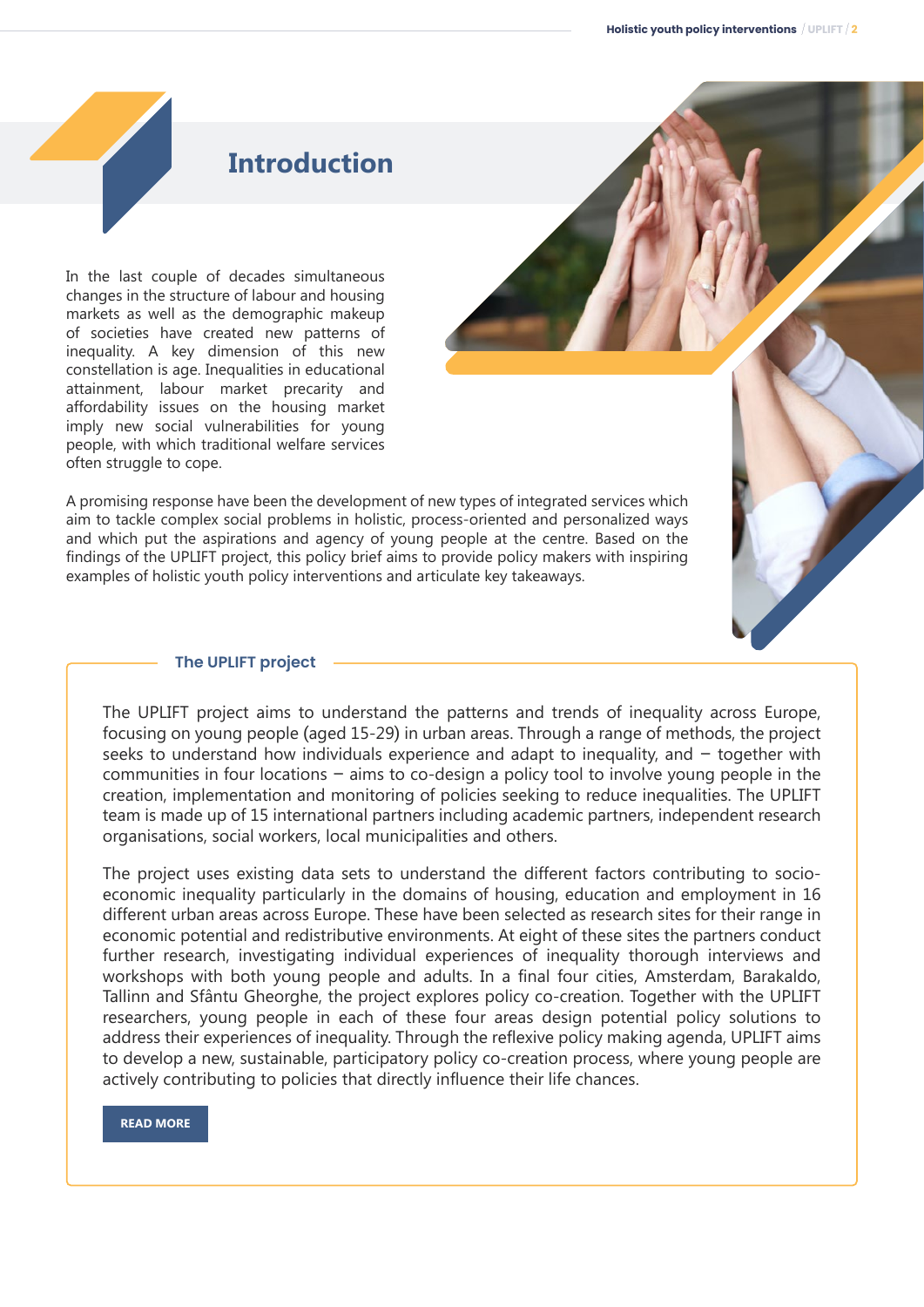## **Policy challenge: new vulnerabilities facing young people**

The past decade has been a period of polarisation and fragmentation in Europe with the financial crisis and rapid technological change widening socio-economic inequalities. However, in many cases the crisis has only acted to highlight and amplify the effects of longer term processes. Since the 1980s, structural shift affecting the labour and housing markets as well as the demographic makeup of societies have created new patterns of inequality and new forms of social vulnerability which now pose new challenges to welfare systems. A key dimension of these new patterns of inequality is age: young people are more likely to experience new types of vulnerability.

One of the key transformations has taken place in the labour market. Globalization, the decline of industrial employment and the rise of the service sector have created new conditions in which part time and precarious jobs are now more common. Although labour market flexibility can benefit certain people, more often casual, part time or flexible jobs are not chosen. They are giving rise to new types of vulnerability, such as sporadic employment and in-work poverty.



#### **In-work poverty rate in the EU countries**

Data source: Eurostat, In-work at-risk-of-poverty rate by age and sex - EU-SILC survey [ilc\_iw01] – employed persons, from 16 to 29 years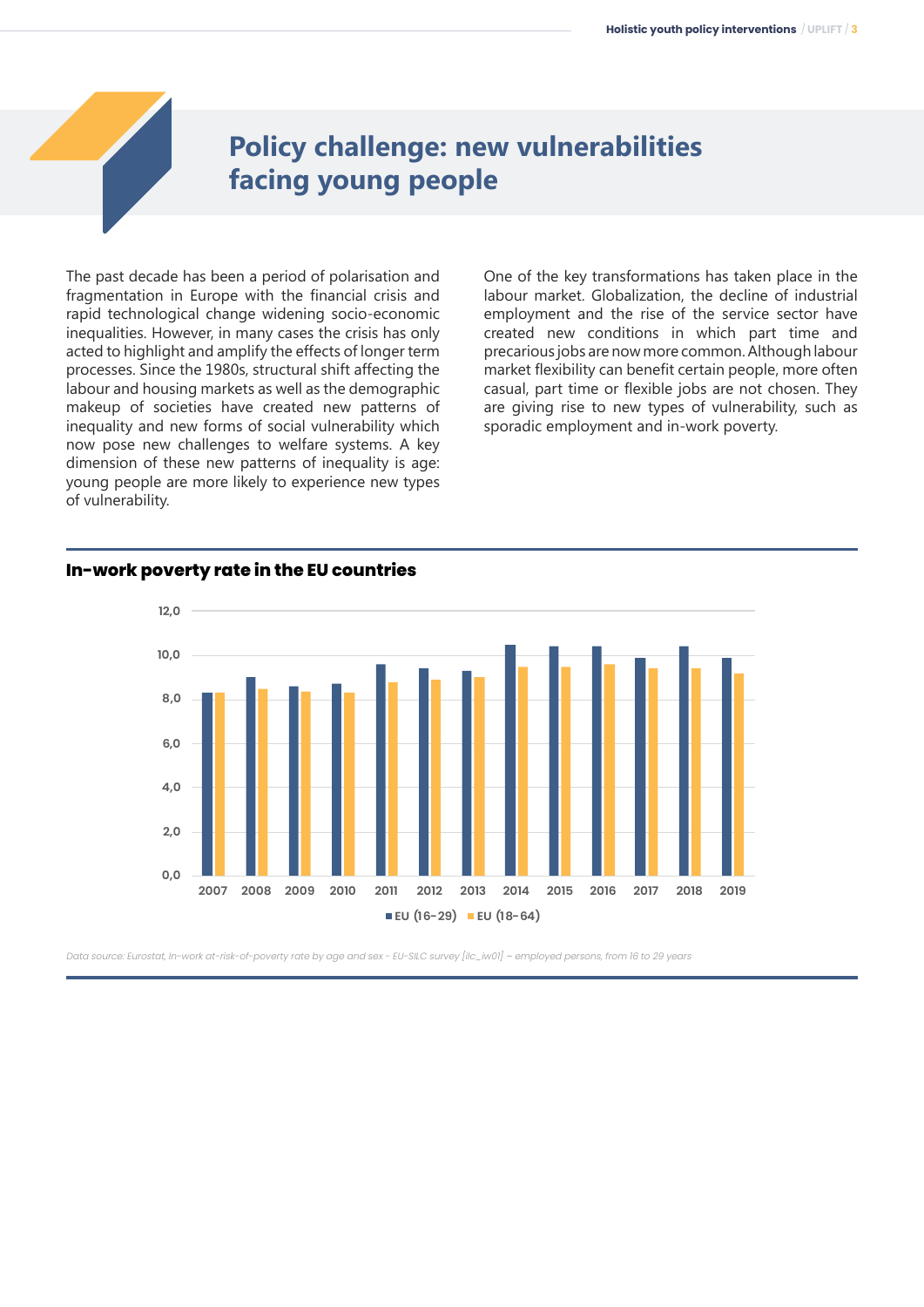

#### **Youth unemployment rate in the EU countries by educational level**

Across Europe, young people appear to be particularly affected by these shifts in the labour market, as evidenced by higher rates of unemployment and labour precarity – especially among the lower educated.

In many parts of Europe, young people have struggled to integrate into the labour market even when the rest of the economy has showed signs of recovery after the financial crisis. In turn, the economic upheaval caused by the Covid pandemic has highlighted again that even when young people are in employment, they are often in positions of 'last-in, first out'.

These labour market developments are acting to amplify inequalities in schooling in a new way. Previously, industrial employment could provide reasonably paid, stable jobs for lower educated workers. Sectoral shifts, technological developments (often labelled the Forth Industrial Revolution) have increased the gap between highly qualified and well-paid workers doing intellectual labour and workers with less education and lower skills. In the newer, high productivity sectors of the economy, employers require skills current education systems are ill fitted to develop, such as problem-solving abilities, working in a group, creativity etc.

### **Job-related disruption\* during the pandemic for different age groups, 2020, OECD**



\*Job related disruption includes job loss, the use of a job retention scheme, a reduction in working hours, and/or a pay cut. Source: https://www.oecd.org/ coronavirus/policy-responses/young-people-s-concerns-during-covid-19- results-from-risks-that-matter-2020-64b51763/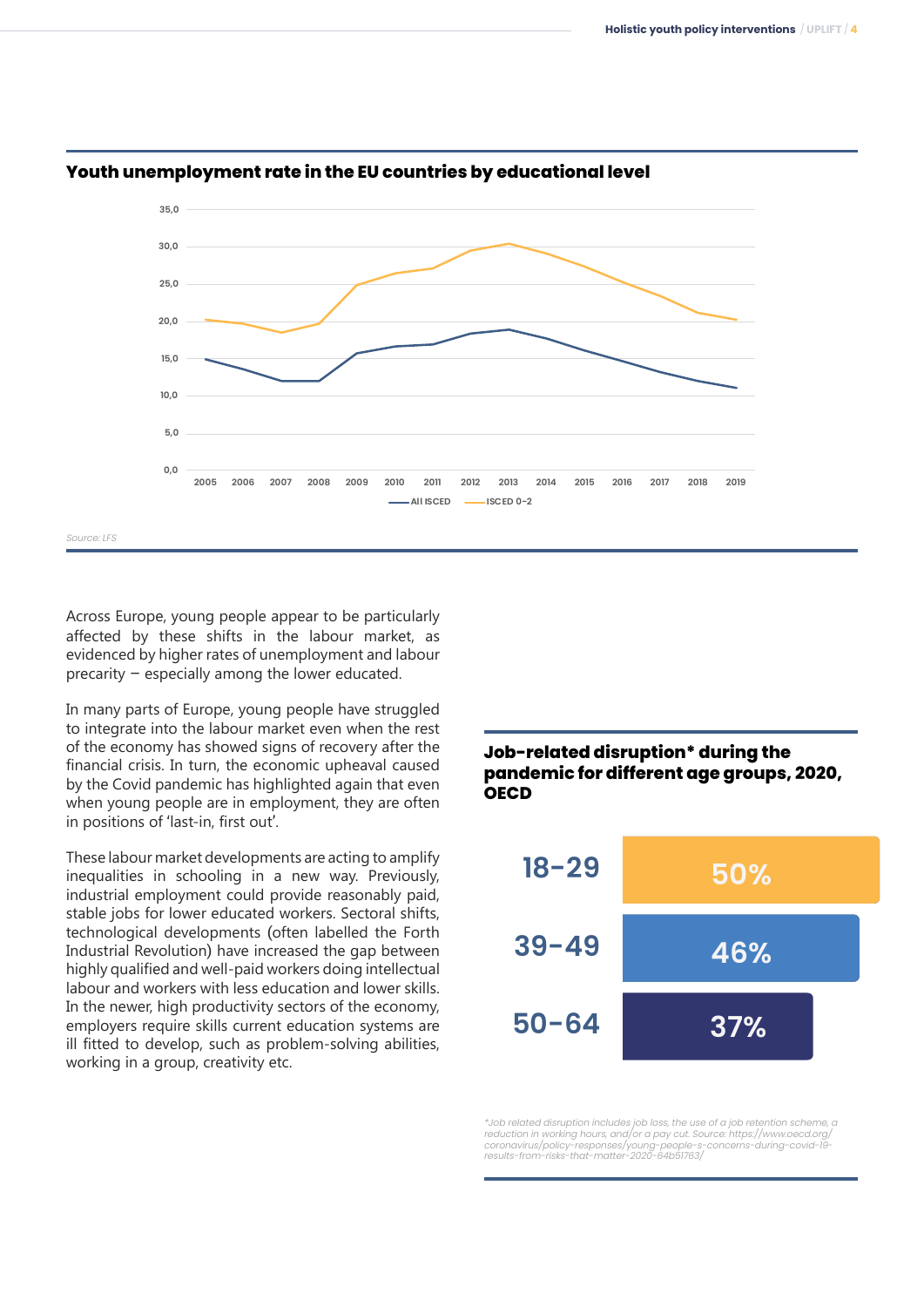The difficulties many young people experience in finding sufficiently paid, stable employment are closely connected to difficulties in the housing market. In the last couple of decades, there have been an overarching trend in the increase in house prices and rents in large cities across Europe. In many cities, this has now led to an acute affordability crisis, whereby households are unable to find adequate housing or are forced to

spend a disproportionate share of their income on rents or mortgage payments. For young people, the affordability crisis meant that they are often forced to rely on their parents for financial support and remain longer in the family home. Homeownership rates among the young people have plummeted compared to previous generations.



Source: SILC: Housing cost overburden rate by age, sex and poverty status - EU-SILC survey [ILC\_LVHO07A\_\_custom\_2299316]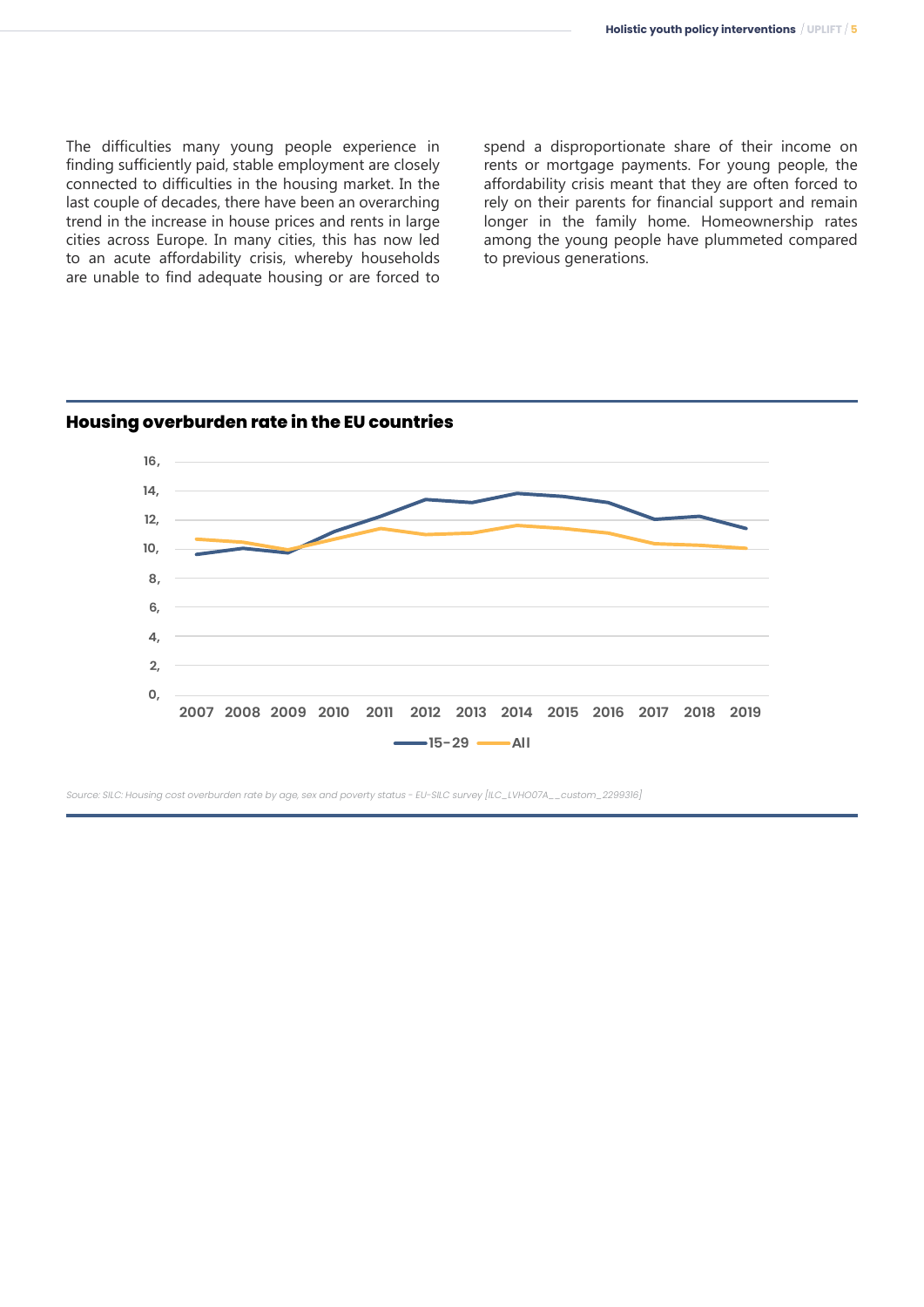## **New vulnerabilities and welfare responses**

Across Europe, young people are increasingly becoming the focus of targeted policies. A typical example is the active labour market policies found in many countries and also pursued by the European Union through the Youth Guarantee program, which aims to ensure that young people are offered quality education, training or employment opportunities.

Traditional welfare services however often struggle to cope with the interconnected issues and vulnerabilities young people face.

- **•** Firstly, most welfare states developed at a time when employment could serve as a guarantee against poverty – as such, welfare provision was centred around helping individuals back into work and providing interim aid. This paradigm is challenged by today's more precarious labour conditions.
- **•** Secondly, especially since the crisis, many polities have implemented cuts to public spending, which lead to more restrictions in the access to services and benefits, and curtailed local and national governments' abilities to meaningfully intervene in the functioning of the market. This is especially visible in the housing market, where the decreasing share of public housing has been accompanied by growing housing costs.
- **•** Thirdly, traditional welfare support is often temporary and addresses only domain of the recipient's life such as employment or education, without regard for the complex connections between these different domains. As such, welfare measures often only manage to help recipients 'stay afloat' but do not support personal development or meaningful change.

#### **European cooperation in youth policy**

During the German EU presidency in 2020, the EU Youth Strategy was introduced with the long-term aim to synchronize youth policy principles across the European Union. The aim of the framework is to encourage national authorities to follow a common approach to policy making for young people. The strategy focuses on three core areas of action: fostering youth participation in democratic life (engage), supporting social and civic engagement (connect) and ensuring that all young people have the necessary resources to take part in society (empower). A key overarching theme of the strategy is the development of cross-sectoral youth policies which encompass multiple domains that affect young people's lives.

Tackling complex social problems then require new – more holistic, process oriented and personalized – responses. A promising example of such new solutions have been the development of new types of integrated services which attempt to put the aspirations and agency of young people at the centre. This requires overcoming traditional departmental boundaries and forging new forms of cooperation across the public and private sector. It means finding new ways of working and introducing new concerns into the provision of welfare: a focus on establishing connections and relationships and the personal capacities and goals of young people.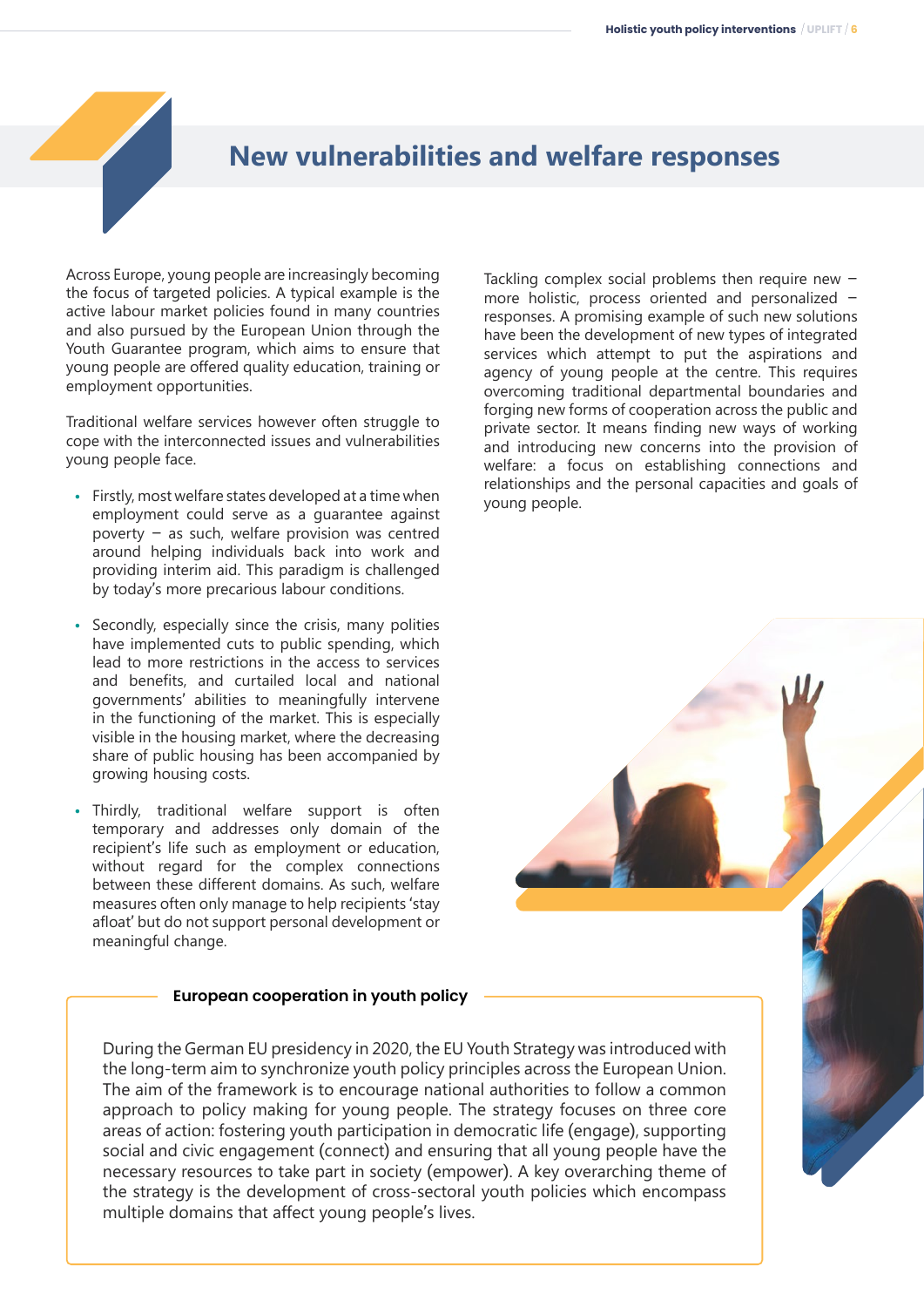

## **Innovative examples for integrated services for youth**

You can find out more about both of these innovative examples in the UPLIFT *Inventory of post-crisis policies* available [here.](https://www.uplift-youth.eu/sites/default/files/upload/files/D%202.3%20Inventory%20of%20post-crisis%20policies.pdf)



#### **Accompaniment for Emancipation and Transition to Adulthood**

The program was launched in 2016 in response to the persistently high levels of unemployment among young people in Barakaldo. The service targets young people aged between 18 and 35 and aims to accompany them in their transition to adult life and attempt to address everything that entails. In effect, the program functions as a mentoring service and a one-stop shop to access all the other services available to young people, be it training opportunities or financial and housing support. As such, the program takes advantage of and facilitates access to a wider set of policies (such as the minimum guarantee income) available to vulnerable young people.

The service begins with the development of a personalised plan encompassing the different domains of life focused on the concrete steps needed to realise the young person's aspirations. This in itself is an important aspect of the program, as it allows young people to gain perspective in their own life and formulate achievable goals for themselves. Once the young person begins to put the plan into action, the advisors in the program are in constant contact with colleagues in other departments, monitoring progress. The program aims to provide support while making young people their own protagonists. For this reason, there is no set time frame to the service, the length of the accompaniment is tailored to the young person's needs.

The program is funded by local municipal funds, but subcontracted to a third party. The main costs of the program are the personnel. Currently there are two full-time and one part time employees working in the service. The greatest challenge so far has been reaching the most vulnerable young people and increasing the use of the service – although more than 200 young people have taken part since the beginning of the program.

**[READ MORE](https://www.gaztebulegoa.net/servicios/)**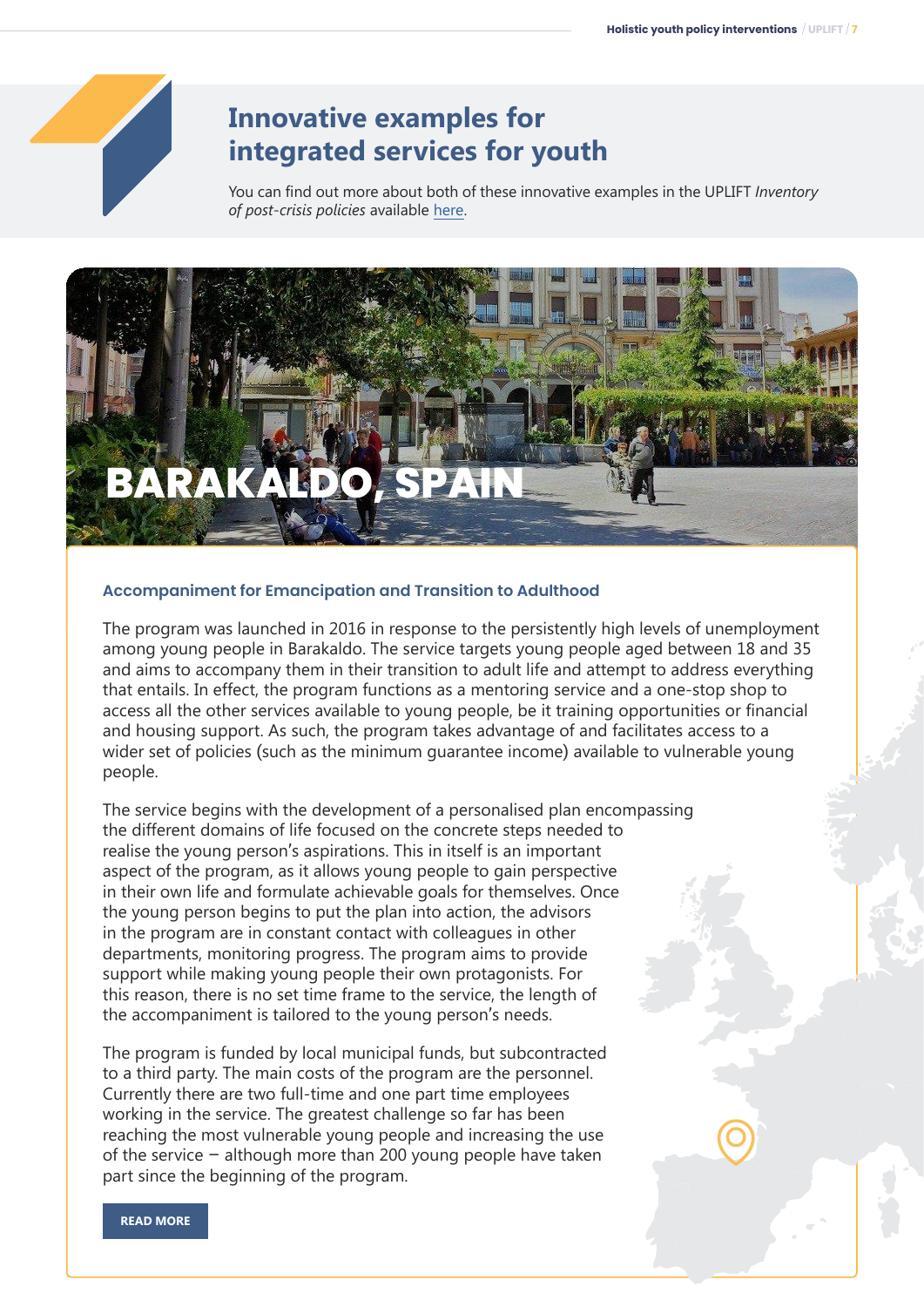# **CHEMNITZ, GERMANY**

#### **Delphin project**

Delphin is an integrated socio-educational care service, focused on providing support for socially disadvantaged children and adolescents. It is specifically aimed to reach young people with multiple problems who provide a particular challenge to other existing welfare services in the city. Run by a private provider, Delphin combines social work with therapy, (if needed) temporary housing and income generating and community building opportunities through urban gardening and fish production. Most of these services are delivered by the organization itself, while others (such as housing) are provided in cooperation with the municipality and others.

The core of the team is made up of trained 'socioeducational' professionals, aided by other experts in occupational therapy, technical training and urban agriculture. Through the inclusion of urban farming and the provision of such varied services, the project aims to provide young people not just with specific types of help, but with a chance to belong to a community, form new relationships and experience their own agency. This is seen as fundamental in enabling troubled young people to find joy and motivation for their lives.

Delphin provides its main service through a contract with the municipality, but its independence allows for more room for flexibility and experimentation. The service benefits from multiple legs of funding (municipal, EU and private), which is enabled by its legal structure whereby the urban farming and aquaponics operation is organised into a separate legal entity.

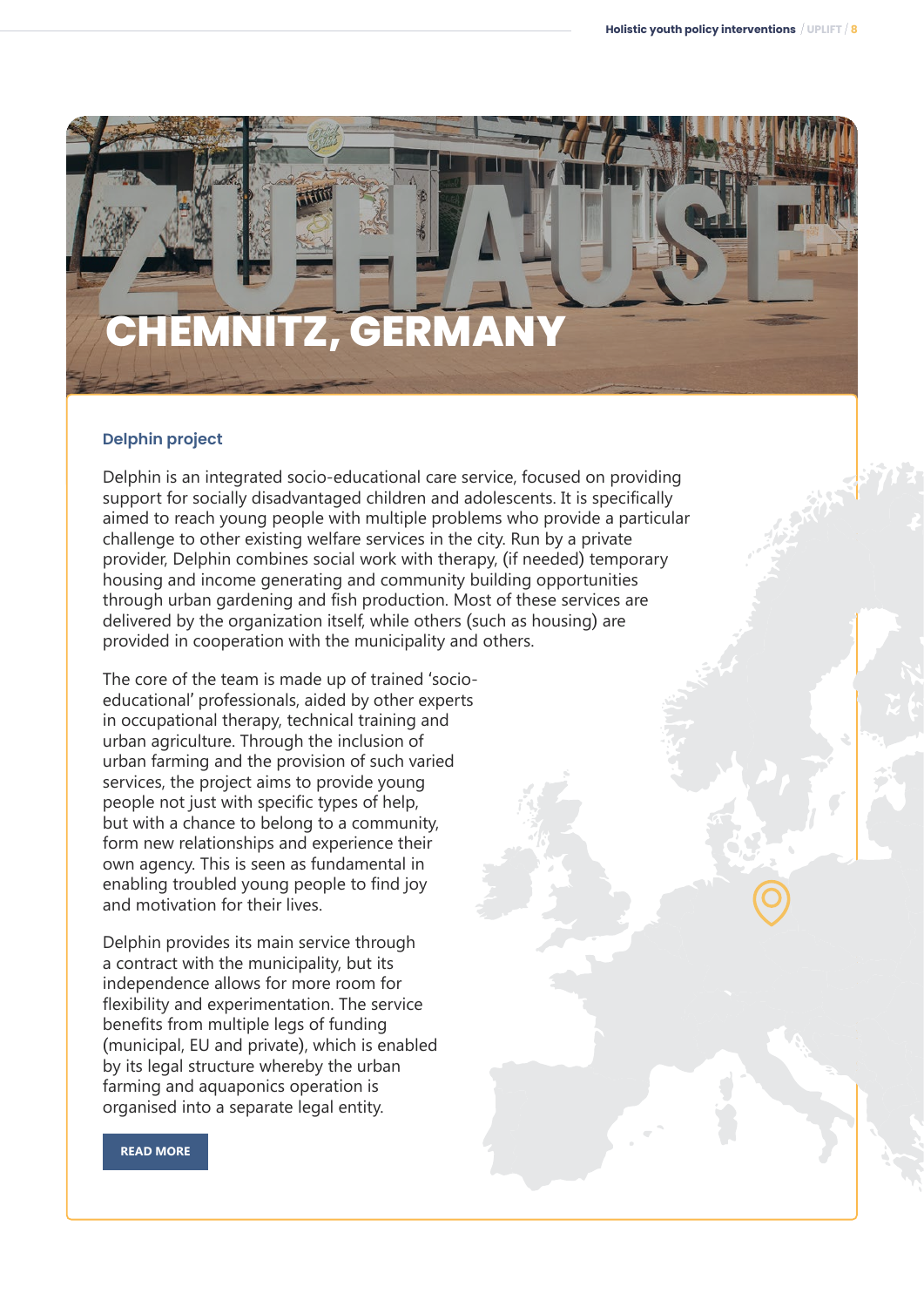## **Key takeaways**

There are significant differences in the two programmes cited above in their organizational structure. The Delphin project itself provides a number of services for young people, while the Accompaniment program in Barakaldo acts more like a mediator or gateway to access services offered by other providers. Yet, despite these differences, the two and other integrated projects not specifically cited here are remarkably similar in their objectives and basic approach.





**Personalization and process-orientation.** In both cases, the very first step in the program is the development of individual care strategies. This implies an important shift in the approach to service provision whereby offering standardized forms of help – with strict requirements and time frames – is replaced with a focus on the needs of the young person. This also implies the need for new skills and a high level of flexibility on the part of the provider, not just in the initial phase of needs assessment, but all throughout the process.

**Focus on the capabilities and aspirations of young people.** Another key inversion of traditional welfare logics implicit in the approach of innovative interventions is their focus on not just what the young person in question lacks but also on what they already have such as ideas, skills and resources. Such an approach questions the division of roles between welfare provider and recipient through harvesting the agency of young people.

**Cross-departmental approach.** The key feature of both case studies is their holistic and cross-departmental approach  $-$  that is the way they attempt to address multiple facets of a young person's life simultaneously in an integrated fashion. In the case of Delphin, this is made possible through the provision of multiple interconnected services 'in-house', while in the Accompaniment program it is done by a dedicated team acting as a linchpin holding together multiple different providers. In both cases though it seems significant that the service is delivered by a non-governmental organization, enabling more flexible operation.